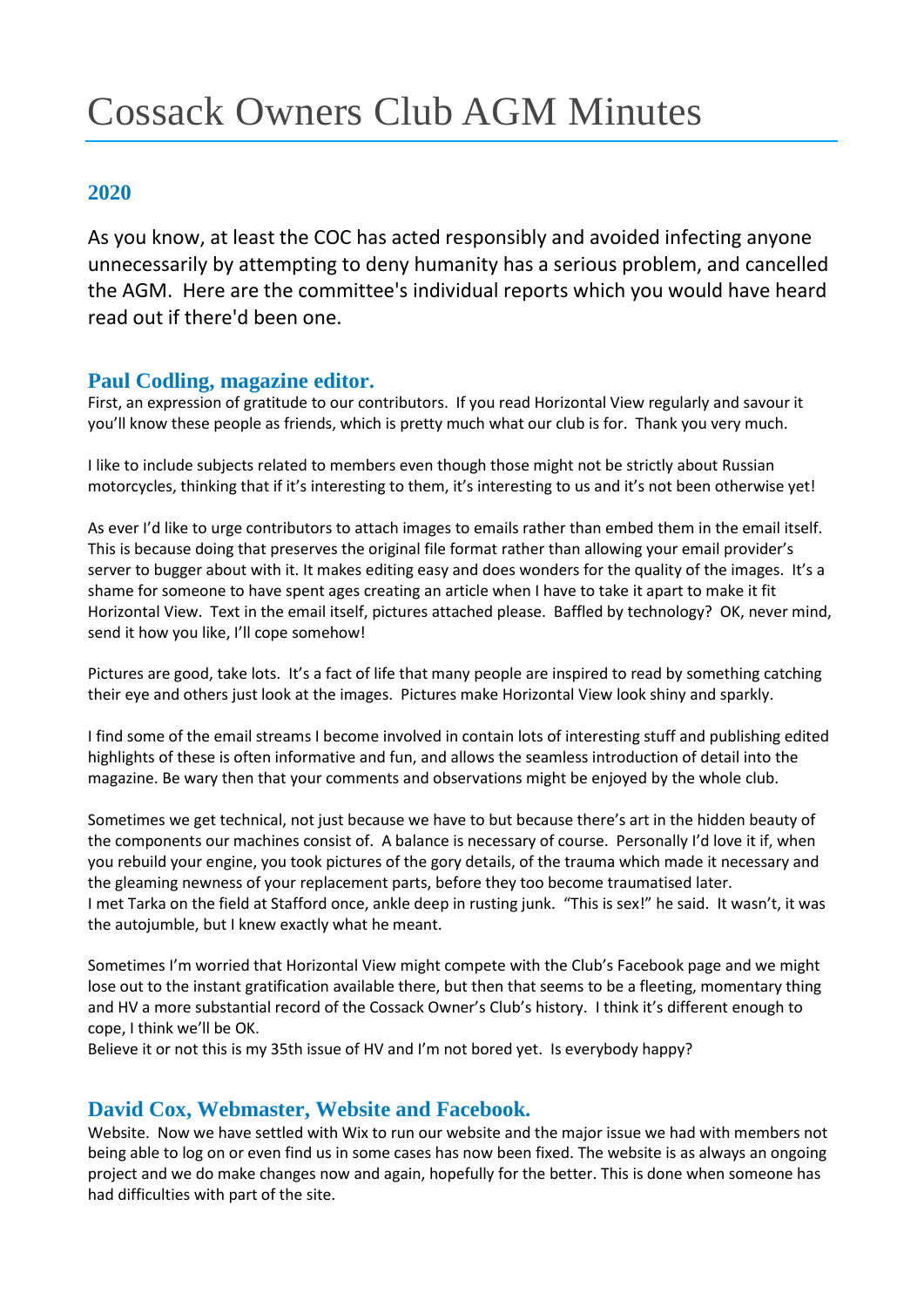Recent changes: 1. On the membership page, the only form now available is the downloadable one for hand written applications. 2. The Membership Information form has been moved and is now only available in the COC Shop. This hopefully will prevent forms being filled in twice.

I have secured the site from any potential hacking as best I can after the incident some time back. I have asked our web providers, VitualNames, for help and they have transferred our entire site to a more secure server with changes in the passwords etc. I had to make a few changes to the website but nothing that would notice to any viewers.

Content for the website is still almost non existent and so I do ask people to send me anything they have of interest to other members. When new content is placed on the webpage, especially when the magazine is published the visits to our website increase dramatically. Not only on the magazine page but the site generally.

All photographs and videos are on the club's Flickr site where they are more secure and that makes our website a happier place without trying to store and sort through the pictures we do have. I am always in the process of improving the website and have changed a few pages when time allows, this is generally done in the winter months.

We are always open to suggestions from our members on the website content, if you have anything you would like to see please let us know.

Facebook. Our Facebook page is running well with more people joining on a regular basis. To date we have 378 members around the world, but I do still reject 8 out of 10 people wanting to join, but most as usual have nothing to do with bikes but just want to join anyway and show us their babies/cats/dogs and holiday snaps. If you are a regular to our page you will see we have joined a few interest groups.......... USA: 'Soviet Steeds' & Urals, Sidecars & Vintage Motorcycles (part of Soviet Steeds).

Russian: 'Wanders of the Eternal Summer'.

Canada: Canadian Cossack Riders Group,

Australia: 'ROMA' of course.

There of course many other groups out there doing the same thing but going through the content each day can take quite some time. I do look at most of the content when I can and have removed some that are potentially offensive these days. Unfortunately I have removed some posts again this last year for placing some very strong political views on it which is not what our site is about.

Device Apps: An important issue arose at the beginning of July when a post came in offering people a downloadable application to find information and parts etc, on the bikes. This immediately caused me to write a warning regarding this.

All downloads/apps from any individuals should be viewed with extreme caution, especially if you have banking information on your devices. I was assured by the man posting it that it is OK but personally I wouldn't download it. Of course it's up to anyone who wants it to go ahead and download the application.

Adverts: All adverts for sales, wanted etc should not be placed on the Club's Facebook page. There is another site especially setup for sales 'Cossack Sell Buy Swap'. You can find a shortcut on the club's website home page at the bottom. I think the word has been passed round that all adverts will be deleted after asking the seller to move it. It's not our choice but it's in the rules for our group

I am willing to continue looking after the websites.

### **Tony Jones, Club Secretary.**

No doubt but that you all know by now that the AGM has had to be postponed for obvious reasons. The committee took the decision to postpone the AGM and to publish the committee reports in the club's magazine. Along with this report you should find reports from the other committee members. If you have any issues with these reports please let me know and we will try to resolve them.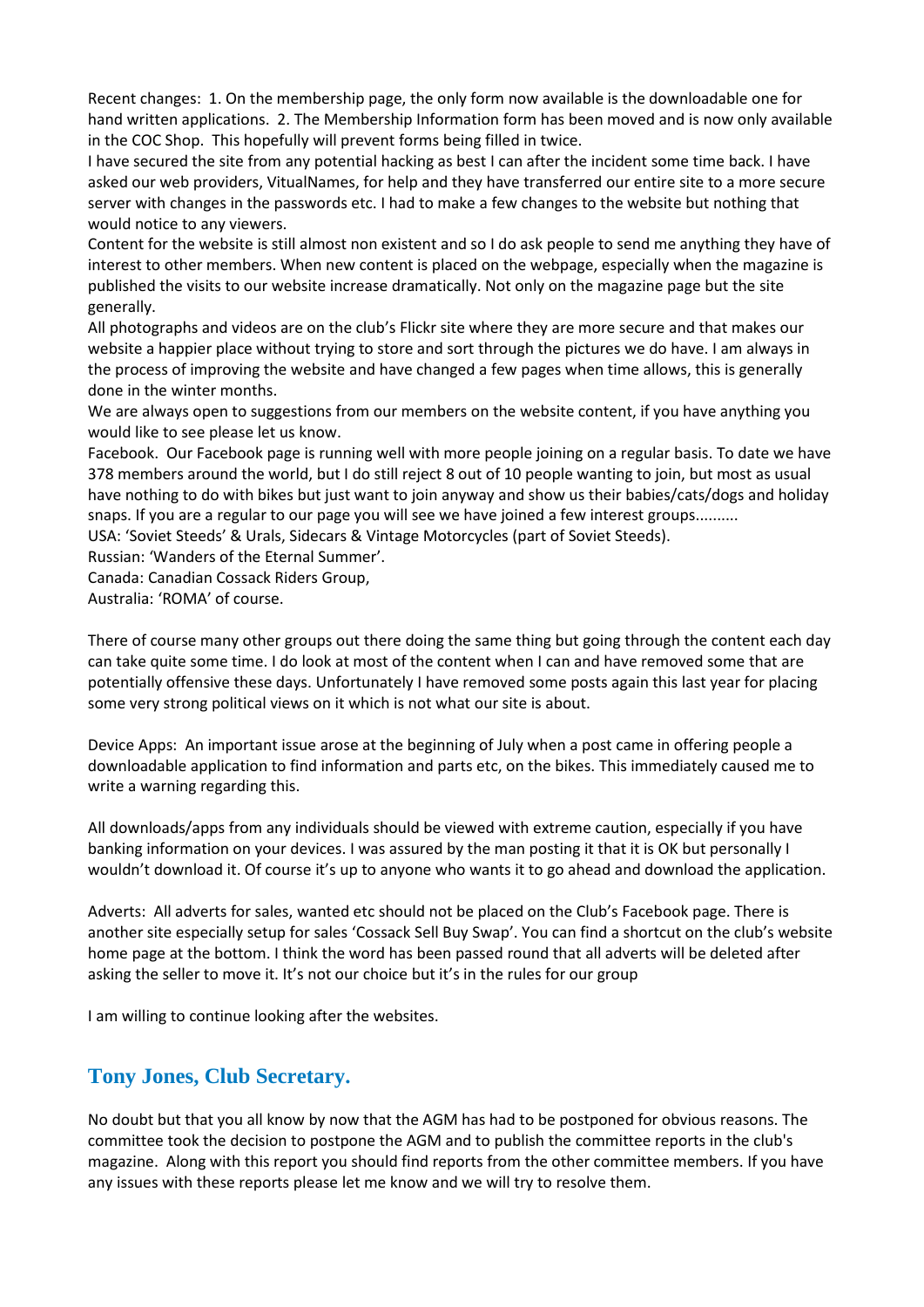So far none of the committee have decided to resign so I will take it as read that we will continue as is until next year. All the committee members are volunteers and offer their services for free. I would like to thank my fellow committee members for all the work they do.

On a personal note my duties have been much the same as previous years. I am the first point of contact and I either answer any enquiries or forward them on. Most enquiries seem to be about registering a motorcycle. We continue to offer a free dating certificate for members or to charge non members. What comments we have received from members and others seem to be positive.

As part of my duties I arranged the 2020 Red Star rally. That too has had to be postponed. I know that camping can be done in a socially distanced way but not so the social evening in the bar. Also we had to bear in mind that the last Red Star Rally made a financial loss. We want to avoid any more losses and the way things are we couldn't count on sufficient attendees to make it worth while. Hopefully the rally will be held on the same weekend next year.

If everyone is happy with the way things are going I am prepared to stand for another year. Keep safe.

### **Phil Inman, Treasurer and Regalia.**

Please see the attached Year-End Financial Report, which gives a detailed breakdown of Income and Expenditure, by category.

Our bank balance at Year End was £7,598.43, compared with £6,935.33 for Year End 2019.

Income amounted to £4,994.67, coming as usual mainly from membership subscriptions. The provision of Dating Certificates generated income of £15.00, whilst Regalia Sales amounted to £268.20. Income from member subscriptions showed a decrease of £886.07 over last year.

Expenditure amounted to £4,331.57, compared with £6,287.91 for last year. Postage costs were £103.88 lower than last year. For clarity, it should be noted that the cost of mailing Horizontal View to members is subsumed into the overall cost of magazine printing. Since this service is provided to the club by the magazine printer, postage is included by the printer on his invoice. The largest item of expenditure was, as usual, the printing and postage of the Club magazine.

This year, the Club's income has exceeded expenditure by £663.10, a satisfactory outcome. Based upon last year's performance, I warned at last year's AGM that it might be necessary to consider an increase in membership fees. This year's figures clearly show that it is not necessary to take this step.

| Income:                    | Amount £ |
|----------------------------|----------|
| <b>COC Account</b>         |          |
| <b>Dating Certificates</b> | 10.00    |
| Donations to COC           | 15.00    |
| Equipment                  | 80.00    |
| Membership subscriptions   | 4,371.47 |
| Rallies                    | 250.00   |
| Regalia Sales              | 268.20   |
|                            |          |
| <b>Total Income</b>        | 4.994.67 |
|                            |          |

| <b>Expenditure:</b>   | Amount £ |
|-----------------------|----------|
| Equipment             | 235.88   |
| Insurance             | 100.80   |
| Membership, Clubs and | 135.83   |
| Societies             |          |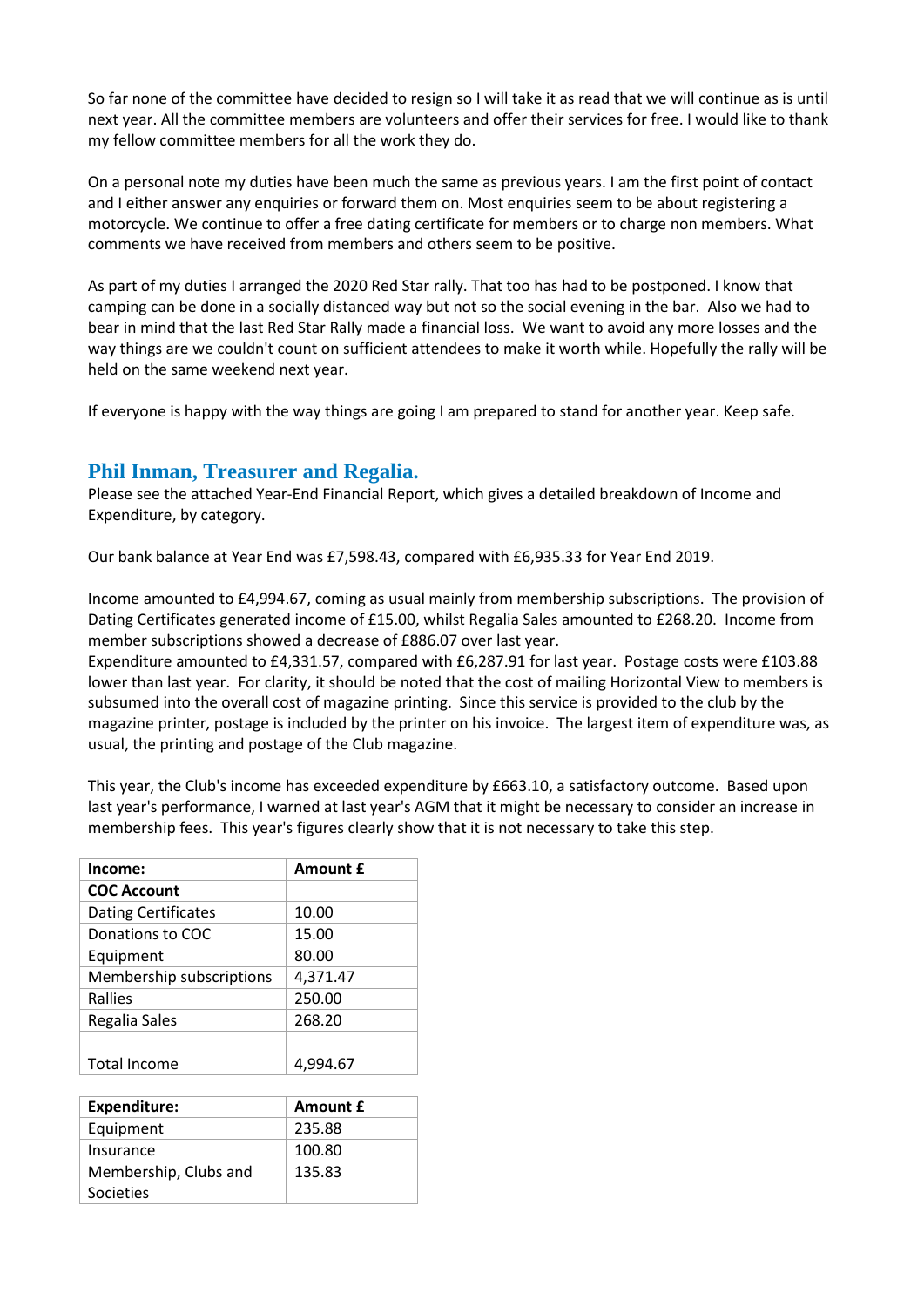| Postage                 | 110.32   |
|-------------------------|----------|
| Printing                | 2,793.34 |
| Rallies                 | 339.00   |
| Red Star Rally 2020(21) | 26.00    |
| Regalia                 | 230.06   |
| Shows                   | 200.00   |
| Stationery              | 80.38    |
| Website                 | 79.96    |
|                         |          |
| <b>Total Expenses</b>   | 4,331.57 |
|                         |          |

Total excess of income over expenditure for the year (Net Profit) £663.10

Bank Balance as at Year End £7,598.43

Regalia sales have shown a significant decrease this year, although total Regalia sales for the year (£268.20) exceeded purchases (£230.06) by £38.14. Stock levels remain good and should not need to be replenished for some time. Ordinarily, Regalia items are taken to the two Stafford Classic Shows (April and October). However, Covid-19 resulted in the cancellation of the April 20 show, and this is a factor in the decrease in total sales.

I am happy to continue as COC Treasurer for the next year, should that be the membership's wish.

### **Gina Inman, Membership Secretary.**

Membership Numbers: Year 2019/20, 272 Paid up Members, 19 Honorary Members , 281 Members in Total. Year 2018/19 318, Paid up Members, 21 Honorary Members, 339 Members in Total.

As you can see this is quite a large decrease in numbers from previous years. In fact, not since 2015 have numbers been so low. During the Covid-19 lockdown we actually had an unexpectedly high number of people joining the Club. Unfortunately, this was balanced out by higher numbers than usual failing to renew their membership.

| Month/year        | New members | Renewals | Total |
|-------------------|-------------|----------|-------|
| August 2019       | 5           | 8        | 13    |
| September 2019    | 1           | 23       | 24    |
| October 2019      | 8           | 11       | 19    |
| November 2019     | 4           | 13       | 17    |
| December 2019     | 1           | 12       | 13    |
| January 2020      | 3           | 15       | 18    |
| February 2020     | 1           | 17       | 18    |
| <b>March 2020</b> | 11          | 21       | 32    |
| April 2020        | 6           | 24       | 30    |
| May 2020          | 12          | 24       | 36    |
| June 2020         | 9           | 20       | 29    |
| <b>July 2020</b>  | 3           | 20       | 23    |
|                   |             |          |       |
| Totals            | 64          | 208      | 272   |

During the course of last year 64 people have joined the club compared to 84 in the previous year. Covid 19 and the Lockdown is probably to blame as many people are feeling the financial pinch. Plus, of course, we had problems with the website last year, which I am glad to say appears to be sorted, but undoubtedly put